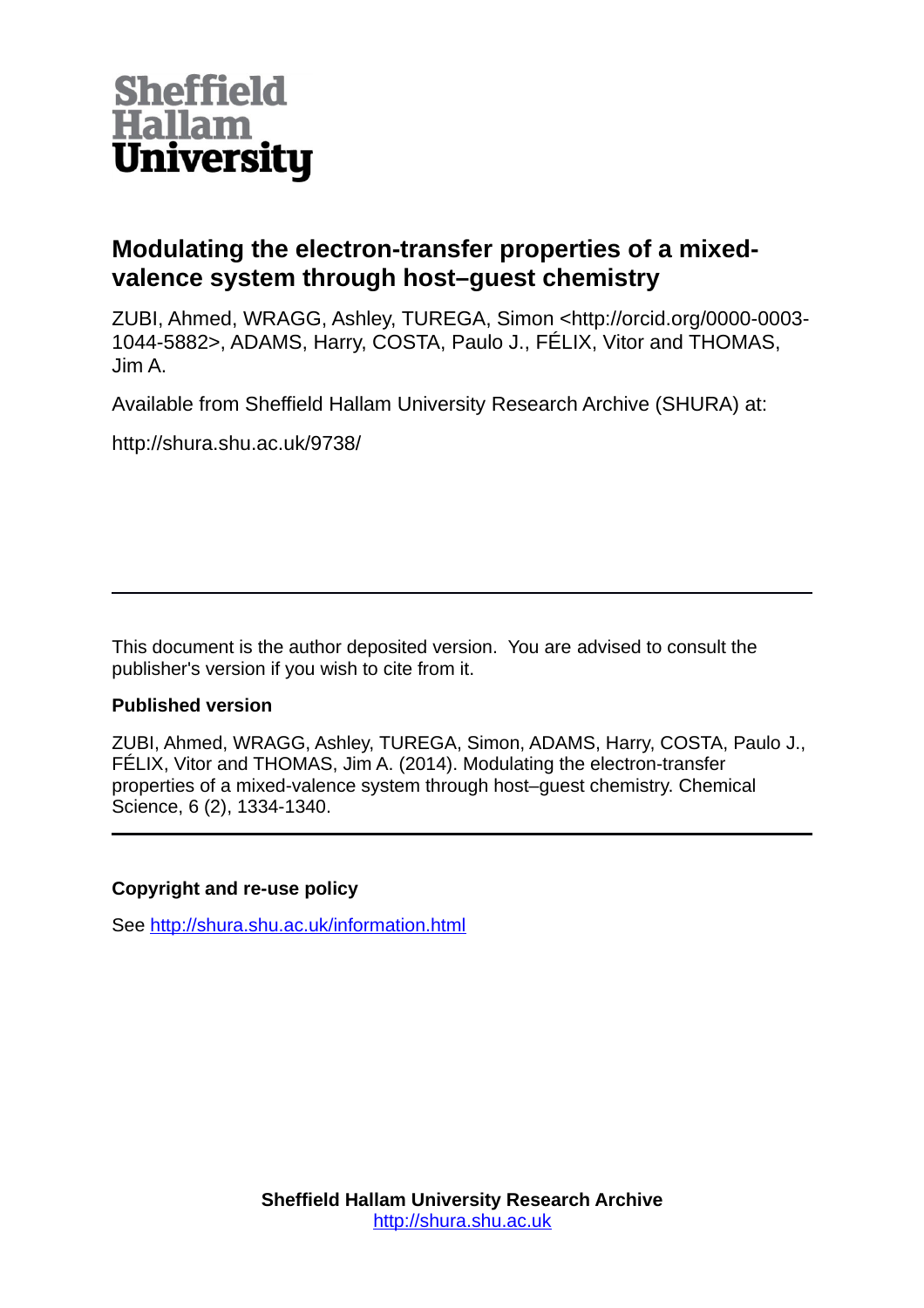# **Chemical Science**

# EDGE ARTICLE



Cite this: Chem. Sci., 2015, 6, 1334

## Modulating the electron-transfer properties of a mixed-valence system through host–guest chemistry†

Ahmed Zubi,<sup>a</sup> Ashley Wragg,<sup>a</sup> Simon Turega,<sup>b</sup> Harry Adams,<sup>a</sup> Paulo J. Costa,<sup>c</sup> Vítor Félix<sup>\*d</sup> and Jim A. Thomas<sup>\*a</sup>

Metal directed self-assembly has become a much-studied route towards complex molecular architectures. Although studies on mixed valence, MV, systems accessible through this approach are almost non-existent, the potential applications of such systems are very exciting as MV states provide the basis of a number of molecular-scale devices, including single electron wires and switches. Furthermore, while many novel hosts for guest ions and molecules have been developed through metal directed self-assembly, as these products tend to be kinetically labile, very few electrochemical studies have been reported. Herein, we report that the interplay between the binding properties and redox activity of a self-assembled trinuclear Ru<sup>II</sup> macrocycle leads to an hitherto unreported phenomenon, in which access to specific MV states can be gated by host–guest chemistry. Thus, this system is the first in which MV states and the extent of electron delocalisation are switched by an ion without any change in electrochemical potential. **EDGE ARTICLE**<br>
Solution is a constant **Modulating the electron-transfer properties of a**<br>
mixed-valence system through host-guest<br>  $\frac{1}{2}$  can the channel 2008. A since  $\frac{1}{2}$  can the channel 2008  $\frac{1}{2}$  can the

Received 11th September 2014 Accepted 21st November 2014

DOI: 10.1039/c4sc02799j

www.rsc.org/chemicalscience

## Introduction

Thanks to their electrochemical and photophysical properties, oligonuclear Ru<sup>II</sup>-complexes have a wide variety of possible applications from abiotic light-harvesting to luminescent DNA binding substrates.<sup>1-8</sup> The electron transfer properties of such complexes have been extensively studied; particularly  $Ru^{III/II}$ mixed valence, MV, systems. The prototype MV complex is the Creutz–Taube ion, which was first reported over forty years ago.<sup>9-12</sup> The original reason for interest in this complex and its numerous analogues was that they provided testable experimental and theoretical models for many biological electron transfer processes. MV systems are still much studied, not least because they often function as key components in a broad range of single-molecule devices.<sup>13</sup>–<sup>15</sup>

In a handful of reports the effect of supramolecular interactions on the electronic interactions within MV states has been

b Biomedical Research Centre, Sheffield Hallam University, Sheffield, S1 1WB, UK

explored. Two studies have shown that supramolecular interactions between individual redox-active units and specific crown ethers can modulate electronic delocalisation between centres,16,17 whilst the Das group has shown that encapsulation of a ligand bridge within a cyclodextrin can enhance electron transfer rates.<sup>18</sup>

In separate research, metal-ion directed self-assembly has emerged as a versatile route to supramolecular architectures.<sup>19</sup>–<sup>23</sup> Much of this work has been aimed at new hosts for ionic and molecular guests. Although the metal ion is often just a structural motif in the final assembly, its inclusion can enhance the physical properties and functionality of the host, yielding assemblies that function as sensors for specific molecular guests.<sup>24,25</sup>

Strikingly, whilst a considerable number of studies have investigated electro-active self-assembled macrocycles, virtually all this work has involved the redox properties of the organic components of such systems;<sup>26</sup> there are very few reports focusing on the electrochemistry of metal ion components.<sup>27</sup> Furthermore, despite the huge activity in this area, reports on metallomacrocycles containing ruthenium moieties are relatively rare, whilst only a handful of MV systems have been reported - reflecting the kinetically inert nature of such centres.<sup>28</sup>–<sup>32</sup>

To combine the electron transfer properties of oligonuclear ruthenium-based MV systems with the synthetic versatility of self-assembly, we have been investigating metallomacrocycles containing embed ruthenium units. Our approach has been to either exploit the "complex-as-ligand" concept<sup>33-35</sup> or to "labilize" inert  $Ru<sup>H</sup>$  centers. Using this latter method, we have used

YAL SOCIETY<br>**CHEMISTRY** 

a Department of Chemistry, University of Sheffield, Sheffield, UK. E-mail: james. thomas@sheffield.ac.uk; Fax: +44 114 222 9346; Tel: +44 114 222 9325

<sup>&</sup>quot;Departamento de Química, QOPNA and Secção Autónoma de Ciências da Saúde, Universidade de Aveiro, 3810-193, Aveiro, Portugal

dDepartamento de Química, CICECO and Secção Autónoma de Ciências da Saúde, " Universidade de Aveiro, 3810-193, Aveiro, Portugal. E-mail: vitor.felix@ua.pt; Fax: +351 234 370 084; Tel: +351 234 370 729

<sup>†</sup> Electronic supplementary information (ESI) available: More experimental details, crystallographic data, ORTEP, and packing diagram, NMR titrations, Job Plots, calculated host–guest distances, SWV for addition of iodide. CCDC 1004247. For ESI and crystallographic data in CIF or other electronic format see DOI: 10.1039/c4sc02799j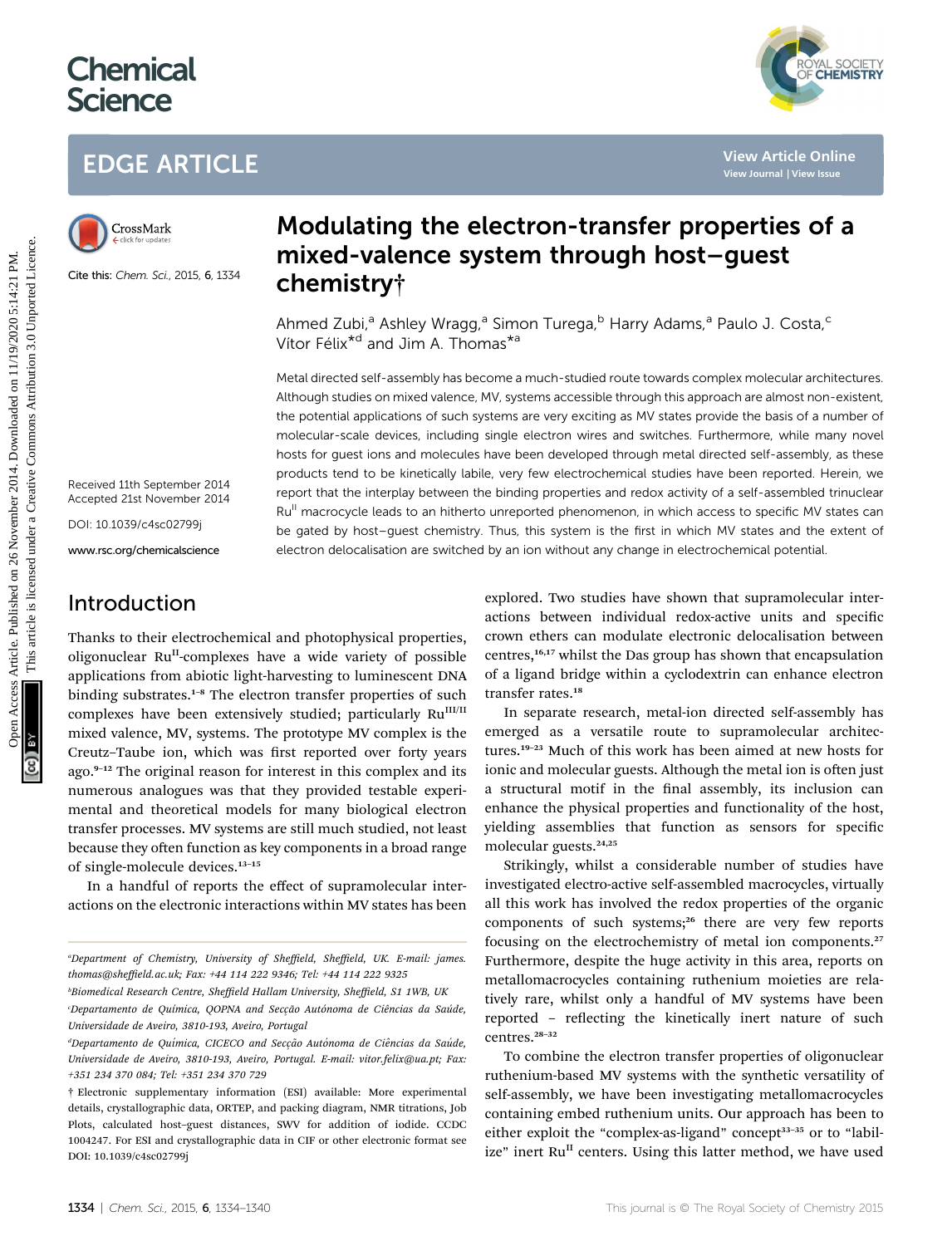

Fig. 1 Structure of macrocycle  $1^{3+}$ 

the Ru<sup>II</sup>([9]aneS<sub>3</sub>) centre as – for a combination of steric and electronic reasons – this moiety is labile at high temperatures, but is kinetically inert at room temperature.<sup>36</sup> We have demonstrated that this building block reacts with 9-methyladenine, 9MA, and other suitably hindered adenine derivatives to form metallomacrocycles such as  $1^{3+}$ , Fig. 1, which can be reversibly oxidized into three other oxidation states, two of which are mixed valence.<sup>37,38</sup>

Most interestingly, due to the unusual connectivity of this macrocycle, it displays unique electronic properties: optical studies revealed that whilst the  $\mathrm{Ru}_{\_2}^\mathrm{II} \mathrm{Ru}^\mathrm{III}$  MV state is an electron-hopping, valence-localized, Robin and Day<sup>39</sup> Class II system, the  $Ru^{II}Ru^{III}$ <sub>3</sub> state is valence-delocalized, Class III.

Studies by the Severin group on kinetically labile [Ru(arene)] based neutral macrocycles have resulted in analogues of 12 crown-3, that bind alkali metal ions in non-aqueous solvents with micromolar affinities.<sup>40,41</sup> Moreover, Bedford and Tucker<sup>42</sup> have shown that when the  $[9]$ ane $S_3$  ligand is coordinated to a cationic metal center it can recognize anions through  $C-H\cdots X$ hydrogen bonding interactions. Given that  $1^{3+}$  is cationic and possesses an array of thiacrown-based hydrogen-bonding donor groups, we reasoned that it would be a receptor for anionic guests. Herein, we describe how recognition processes involving this metallomacrocycle modulate its electronic properties in a unique manner. In particular, we report on the first MV system to display electron transfer properties that are modulated by host–guest chemistry.

## Results and discussion

#### Structural studies

We attempted to crystalize the macrocycle with a variety of anions in a number of different solvent systems, finally obtaining X-ray quality crystals of  $[1](Br)_3$  - Fig. 2. The structure's asymmetric unit is composed of two  $1^{3+}$  cations (A and B) and six bromide counter-ions (for the ORTEP diagram, see the ESI<sup>†</sup>). In cation A two [9]aneS<sub>3</sub> ligands are disordered over alternative positions, while B only has one disordered thiacrown. Aside from these structural features, A and B are equivalent as illustrated by the bond lengths and angles (Table S2 in the ESI†). The metallomacrocycle has two possible binding pockets. An  $\alpha$  pocket defined by the thiacrown ligands

and the N–H binding sites from 9MA units, and a  $\beta$  pocket, defined by 9MA bridging ligands projecting out to give a bowl shape aromatic surface – Fig. 2A.

Pairs of bowls, related by a crystallographic inversion centre, create capsule-like structures in which two facing  $\beta$  pockets define the capsule cavity. This structure is formed by an array of weak C-H $\cdots$ N hydrogen bond - see Fig. 2B. In the B-based capsules, there are three independent  $H \cdots N$  interactions. While for the A-based capsules, two  $H \cdots N$  interactions are observed, the third H $\cdots$ N distance of 2.82 Å being longer than the sum of atomic van der Waals radii. A space-filling representation of the capsule, Fig. 2C, shows that its equator is defined by N-methyl groups. Notably, the two  $\alpha$  pockets of individual bowls are occupied by bromide counter-ions. These two anions are held at a distance of 5.20, 5.43 and 5.62  $\AA$  respectively from the three N–H binding sites of A-based capsule and 5.24, 5.32 and 5.64 Å from the analogous residues of the B-based capsule. At higher levels, the capsules form alternating linear strands (see Fig. S2 in the ESI†). Given evidence of host–guest interactions in the solid state, the interaction of  $1^{3+}$  with anionic guests in MeCN solution was investigated. Edge Article.<br>
Commons Seiner Access Articles. The article is the specific interaction and the pole articles. The article is the specific interaction and the pole articles. The article is the specific interaction in the f

#### NMR spectroscopic studies

Titrations reveal that addition of specific anions produce changes in the 9MA-based protons signals of  $[1] (PF_6)_3$ . Whilst no shifts are seen for 9-methyl hydrogens, amino group protons (NH6) display downfield shifting as depicted in Fig.  $S3\dagger$  for the titration with TBACl salt (see ESI†); furthermore these shifts are dependent on the guest. Whilst  $ClO<sub>4</sub><sup>-</sup>$  induces a maximum downfield shift of 0.115 ppm, equivalent concentrations of halide ions produce much greater effects - Fig. 3.

The largest shift – of 3.651 ppm – is observed with fluoride ion; these shifts reflect the high polarizing effect of fluoride anion, indeed at higher mixing ratios still – at which



Fig. 2 (A) Details from the single crystal X-ray structure of  $[1](Br)_3$ showing the weak N-H···S hydrogen bonds (red dashed lines) within the of  $1^{3+}$  unit. (B) Dimeric "capsules" formed in the structure through  $C-H\cdots N$  hydrogen bonds (green dashed lines) between facing bowls. (C) CPK model of capsules showing axial entrances occupied by bromide anions and equatorial "gates" locked by the steric bulk of Nmethyl groups of 9MA ligands. The following atomic colour scheme was used: carbons in grey, hydrogens in white, sulfurs in yellow, nitrogens in blue, ruthenium centres in teal and bromide anions in red.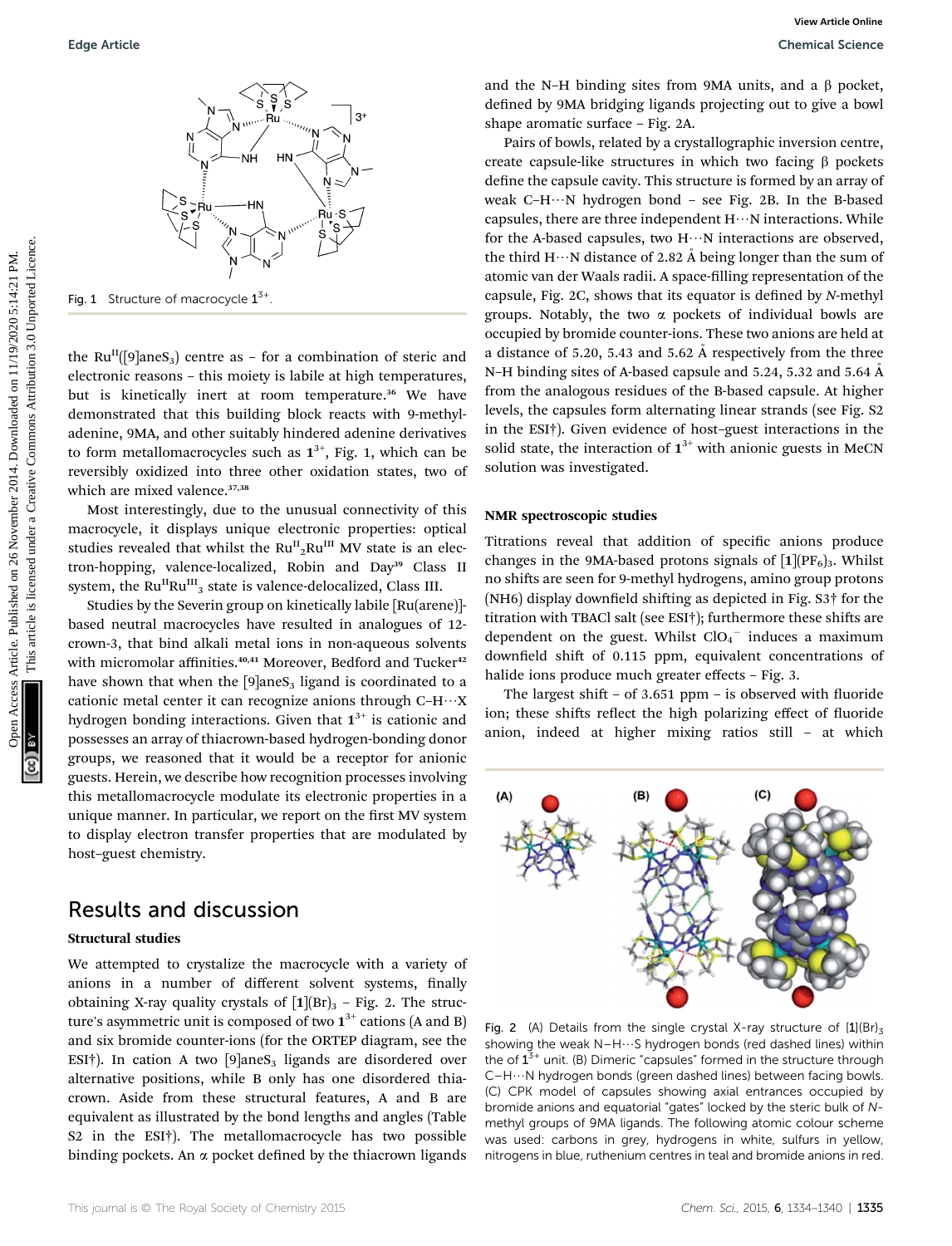

Fig. 3 Changes in the chemical shifts of the 9MA-based NH6 proton of  $1^{3+}$  (concentration of hexafluorophasphate salt: 1.75 mM  $I^{-1}$  of host dissolved in d<sup>3</sup>-MeCN) on addition of the following selected anions:  $ClO_4^-$  (x),  $I^-$  ( $\blacktriangle$ ), Br<sup>-</sup> ( $\square$ ), Cl<sup>-</sup> ( $\blacktriangleright$ ), and F<sup>-</sup> ( $\diamondsuit$ ). The data for the fluoride titration is truncated as higher binding ratios lead to precipitation of the host.

precipitation begins to occur and the NH6 proton signal considerably broadens – it is clear that the host is at least partly deprotonated. Job plots using the NMR changes revealed that receptor  $1^{3+}$  binds to all the anionic guests investigated in a 1 : 1 ratio – Fig. S4 in the ESI.† Given this stoichiometry, and the pattern of shifting for the 9MA-based protons, we conclude that in solution anion guests are bound within the  $\beta$  pocket of the host. Support for this conclusion is also provided by large shifts in thiacrown-based protons.

The changes for  $[9]$ ane $S_3$  protons are more complex with up and downfield shifts being observed. The crystal structure data shows close contacts between some ethylene protons of the thiacrown ligands and anionic guests; the strength of this interaction is reflected in the downfield shifting of these protons. However, a second effect also affects the thiacrownbased signals. Due to sterics, binding to this site will reduce the conformational flexibility of the coordinated thiacrowns and concomitantly increase the rigidity of the receptor; this effect will be greatest for protons on the interior of the binding pocket. A close inspection confirms this hypothesis revealing that  $-$  due to decreased fluxionality  $-$  several multiplets split into simpler signals as shown in Fig. S5† for chloride. Again, these effects are dependent on the nature of the guest: for perchlorate the biggest shift in thiacrown signals is around 0.15 ppm, while changes of almost 0.5 ppm are observed in titrations with iodide.

Using NH resonances shifts to fit to a standard  $1:1$  binding model, association constants were calculated – Table 1. The data reveal that  $1^{3+}$  binds to Cl<sup>-</sup> and Br<sup>-</sup> up to almost three orders of magnitude more strongly than other ions and that Cl is bound with the highest affinity ( $K_{\rm a}$  > 10 $^5$  M $^{-1}$ ). The values for  $Cl^-$  and  $Br^-$  are likely to be lower limits as - due to the concentration regime employed – NMR titrations only provide accurate estimates of  $K<sub>a</sub>$  for weak or intermediate interactions. Absorption spectroscopy-based titrations were not possible as no guest-induced little change in macrocycle spectrum was observed.

Table 1 Estimates of binding affinities for selected halide ions derived from the observed NMR shifts

| Guest anion | $K_{\rm a}\left[{\rm M}^{-1}\right]$ |
|-------------|--------------------------------------|
| $F^-$       | $2.83 \times 10^{2}$                 |
| $Cl^-$      | $1.56 \times 10^{5}$                 |
| $Br^-$      | $3.92 \times 10^{4}$                 |
|             | $2.09 \times 10^{3}$                 |
|             |                                      |

#### Theoretical studies

The computed electrostatic potential of the anion-free host mapped onto the molecular electron density surface, Fig. 4, reveals the  $\alpha$  site clearly has the most positive electrostatic potential further indicating the  $\alpha$  pocket is the preferred anion binding site. Therefore all the experimental and theoretical data indicate that anion binding at the  $\beta$  site can be discounted.

Calculated structures for individual halide binding in the  $\alpha$ binding pocket are depicted in Fig. 5 and summarized in Table 2. The distances from the centre of mass, defined by the three nitrogen atoms of the N–H binding groups  $(COM<sup>N</sup>)$  to fluoride is quite large (5.949 Å) indicating absence of any  $N-H\cdots F^-$  interactions. Only intramolecular  $N-H\cdots S$  hydrogen bonds are present in the optimised structure. Likewise for  $I^-$ , no intermolecular N-H $\cdots$ I<sup>-</sup> hydrogen bonds are observed; since the  $H \cdots I^-$  average distances (4.80 Å) and corresponding N-H $\cdots I^$ angles (average  $= 141^{\circ}$ ) are too small compared to typical  $\text{H}\cdots\text{I}^$ values. Indeed, the coordination geometry observed in the crystal structure of  $[1]$ (Br)<sub>3</sub> indicates that the N–H moieties of all three 9MA bridging ligands cannot point to the anion



Fig. 4 Electrostatic potential mapped on the molecular electron density surface (0.02 electrons per Bohr<sup>3</sup>) for receptor  $1^{3+}$  presented in two different views. (Top) N–H binding site pointing to front. (Bottom) 9-Methyl adenine groups pointing to front. The color scale runs from 0.10 (red) to 0.48 (blue) atomic units.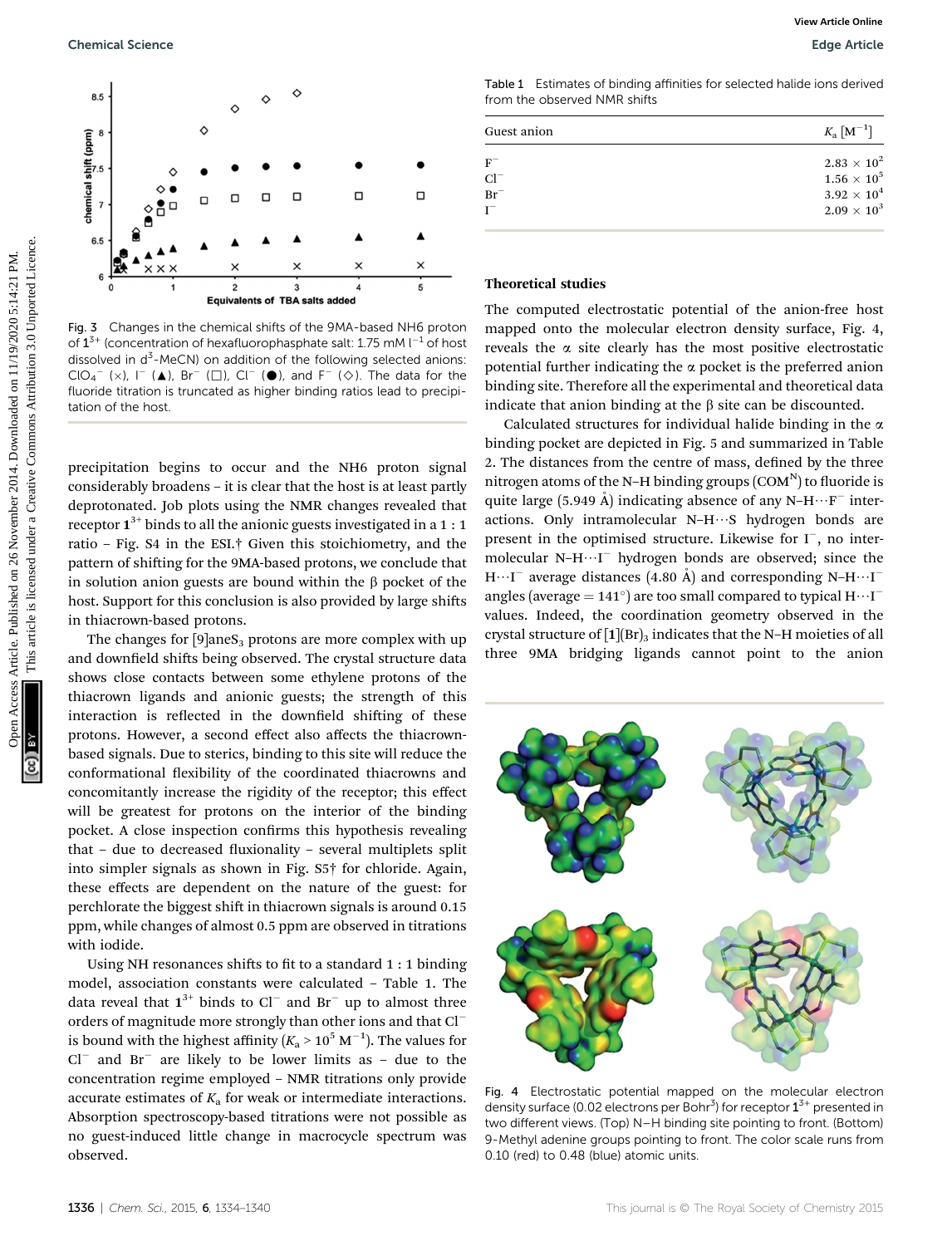

Fig. 5 Optimized structures of  $1^{3+}$  with F<sup>-</sup> (cyan), Cl<sup>-</sup> (green), Br<sup>-</sup> (red), and  $I^-$  (purple) for binding in the  $\alpha$  pocket (left) or the  $\beta$  pocket (right). Binding scenario  $\beta$  is disfavoured relatively to  $\alpha$  by 3.8 (F<sup>-</sup>), 1.9 (Cl<sup>-</sup>), 2.5 (Br<sup>-</sup>) and 2.2 (I<sup>-</sup>) kcal mol<sup>-1</sup> respectively. The N-H $\cdots$ S and N-H $\cdots$ Cl<sup>-</sup> hydrogen bonds are drawn as red and orange dashed lines, respectively.

Table 2 Relevant intermolecular distances (Å) and  $N-H\cdots X$  angles (°, *italics*) between  $1^{3+}$  and the anions  $X = F^{-}$ , Cl<sup>-</sup>, Br<sup>-</sup>, and l<sup>-</sup> obtained from the DFT calculations

| X                  | $_{\rm F}^-$ | $Cl^-$    | $Br^-$    | г         |
|--------------------|--------------|-----------|-----------|-----------|
| $COM^N \cdots X^a$ | 5.949        | 3.108     | 5.195     | 5.318     |
| $N-H\cdots X^b$    | 5.15, 148    | 2.70, 147 | 4.69, 141 | 4.81, 141 |
|                    | 5.28, 119    | 2.70, 146 | 4.70, 140 | 4.80, 141 |
|                    | 5.90, 146    | 2.73, 147 | 4.66, 141 | 4.78, 141 |
| $N-H\cdots S^b$    | 2.65, 130    | 2.72, 124 | 2.63, 130 | 2.64, 130 |
|                    | 2.66, 130    | 2.74, 123 | 2.64, 129 | 2.63, 129 |
|                    | 2.64, 130    | 2.73, 124 | 2.63, 131 | 2.65, 129 |

 $a$  COM<sup>N</sup> refers to the centre of mass, defined by the nitrogen atoms of the N–H binding groups.  $\flat$  The values given correspond to H $\cdots$ X or  $H\cdots S$  distances.

simultaneously; hence hydrogen bond angles cannot optimise, leading to weaker receptor–anion hydrogen bonding interactions. Over these effects lead to the iodine being displaced from the binding pocket by a  $COM^N \cdots$  distance of 5.318 Å.

In agreement with the experimental data showing a slightly higher binding affinity for iodide compared with fluoride, this distance is shorter than the equivalent  $COM^N \cdots F^-$  distance. Besides the fact that iodide is intrinsically a weaker hydrogen bond acceptor, it seems the size of the anion is too large for the metallomacrocyclic cavity, preventing stronger  $N-H\cdots I^$ hydrogen bonds. In contrast to the iodide, the fluoride anion is too small to complement the binding pocket of the macrocycle and thus a lower binding affinity for this anion is also observed.

The computational studies for chloride binding to the  $\alpha$ pocket of the host indicate that  $N-H\cdots Cl^-$  hydrogen bonds are formed with an  $H \cdots Cl^-$  average distance and N–H $\cdots Cl^-$  angle of 2.71 Å and 147°, respectively. This corresponds to a  $COM^N \cdots Cl^$ value of  $3.108 \text{ Å}$  and results in a concomitant weakening of the intramolecular N-H $\cdots$ S bonds. The calculated H $\cdots$ Cl $^$ distances are typical of  $N-H\cdots Cl^-$  hydrogen bonds, although the N-H $\cdots$ Cl<sup>-</sup> angles are substantially lower than the ideal  $(180^{\circ})$ . Once again, this is due to the structure of the host preventing the three bridging ligand N–H groups from simultaneously pointing at the anion. However, clearly the size of chloride anion complements the host cavity size, leading to shorter distances and stronger host–guest interactions than those reported for other halide anions.

As mentioned above, the optimized geometry of  $1^{3+}$  with Br<sup>-</sup> is in agreement with the X-ray crystal structure, although the calculated COM<sup>N</sup> $\cdots$ Br<sup>-</sup> distance, 5.195 Å, is shorter than the experimental value (5.911 Å). However, in the crystal packing the bromide anion is "shared" by two  $1^{3+}$  adjacent capsule units (see ESI†), which is not the case in the calculated solution structure. Furthermore, in accordance with recognition based on the host-guest size, fitting for the  $H \cdots Br$  distances are intermediate between the  $H \cdots Cl^-$  and  $H \cdots I^-$  distances.

#### Electrochemical studies

As outlined above, previous studies have revealed that electronic interaction in the two MV states of the macrocycle is not the same: the  $\mathrm{[Ru^{II}{}_{2}Ru^{III}]}$  valence state  $\mathrm{(1^{4+})}$  is electron hopping, whilst the  $\left[\text{Ru}^{\text{II}}\text{Ru}^{\text{III}}\right]$  state  $(1^{5+})$  electronically delocalized.<sup>37</sup> This is due to the distinctive molecular architecture of the macrocycle: as metal centres are connected through peripherally arranged bridging ligands, changes in the bonds and angles at one metal centre are mechanically coupled to the other two. Since binding to anionic guests often leads to the anodic shifting in the oxidation of electroactive hosts and structural changes within the such receptors,<sup>43-45</sup> the effect of anion binding on the electrochemical properties of  $1^{3+}$  was then investigated.

The general changes induced by anion addition on the electrochemistry of  $1^{3+}$  are most clearly observed using square wave voltammetry and fluoride as a non-redox-active guest -Fig 6A. As expected, on addition of fluoride, all three Ru<sup>III/II</sup>-based oxidation potentials are shifted anodically.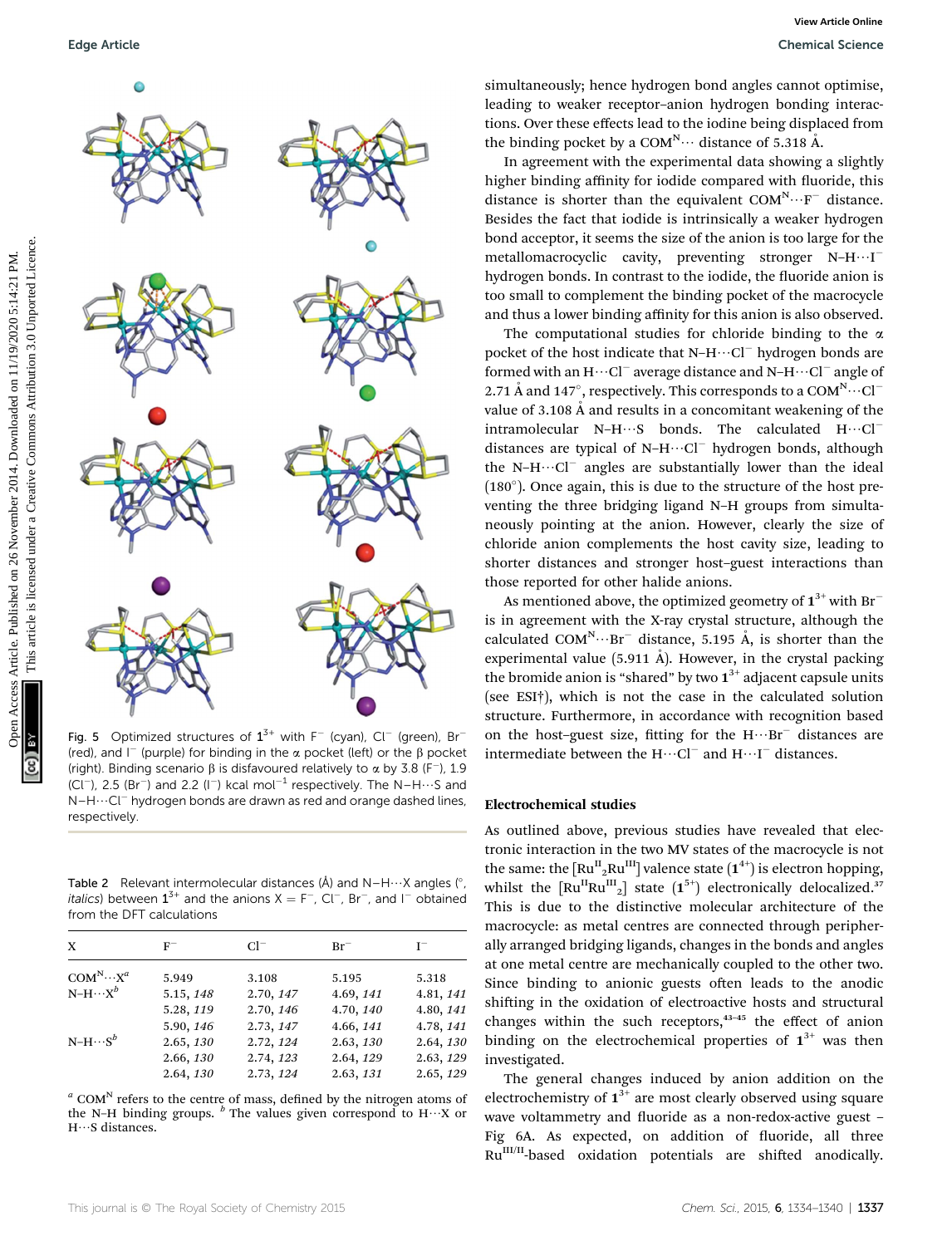Interestingly, the response of individual couples is not identical. Up to one equivalent of fluoride causes the first two oxidations to shift into each other, however they separate on further additions, resulting in a maximum  $\Delta E_p$  of 100–120 mV, when three equivalents of anion are added, Fig 6A, Table 3. Further addition of anion produced no additional shifts in oxidation potential until precipitation of the host occurs. Despite analyses for other halide being complicated by the guests' intrinsic redox activity, very different effects were still delineated.

With chloride anions, shifts in host oxidation potentials are virtually over at a  $1:1$  host : guest binding ratio - Fig 6B, additions of up to a further three equivalents of chloride ion only induce very small additional shifts. This is consistent with the high chloride binding affinity of the macrocycle. A "shoulder" between the second and third oxidation of the host also grows in as chloride is added, this is assigned to the oxidation of chloride, which occurs at 1.08 V in these conditions.<sup>46</sup> It appears that this couple is broader and slightly anodically shifted compared its free value – this perturbation is likely due to the oxidation of chloride bound to the anionic host as this would be expected to shift in this way. More notably, although the first two  $Ru<sup>H</sup>$  oxidations of the host are anodically shifted by similar amounts – around  $120$  mV – the shift for the third oxidation is less half this magnitude.



Fig. 6 Square wave voltammograms, SWVs, for the oxidations of  $1^{3+}$ on the addition of (A) TBAF; (B) TBACl; (C) TBABr. Key:  $(-)$  = untreated  $1^{3+}$ , (---) = +1 equivalent of guest, (---) = +3 equivalents of guest. In (B) and (C)  $(\cdots)$  = SWV of TBACl and TBABr respectively in identical conditions (vs. Ag/AgCl solvent:  $0.1$  M TBAPF $_6$  in acetonitrile).

|        | Table 3 Maximum Guest induced electrochemical shifts for $1^{3+}$ |                        |                        |
|--------|-------------------------------------------------------------------|------------------------|------------------------|
| Halide | $\Delta E_{1/2}(1)/mV$                                            | $\Delta E_{1/2}(1)/mV$ | $\Delta E_{1/2}(1)/mV$ |
| $F^-$  | 100                                                               | 120                    | 110                    |
| $Cl^-$ | 120                                                               | 115                    | 45                     |
| $Br^-$ | 65                                                                | $\sim$ 100 $^a$        | $-10$                  |
| $I^-$  | $\sim 0^a$                                                        | 5                      | 0                      |

 $a$  It is not possible to accurately estimate this value due to a close or overlapping guest-based oxidation couple.

Any analysis of host-based potential shifts induced by bromide is greatly complicated by the fact that this anion is oxidized in two one-electron steps at 0.765 V and 1.065 V respectively.<sup>47</sup> So whilst the first host oxidation is clearly defined – being anodically shifted by 65 mV compared to the free host the second oxidation is difficult to deconvolute from a bromidebased couple Fig. 6c. However, most strikingly, the third oxidation is clearly *cathodically* shifted, suggesting a complex, guest-induced, redistribution of the host's electronic structure.<sup>48-50</sup>

Iodide is also oxidized in two discrete one-electron processes.<sup>47</sup> Although the second of these process has almost exactly the same potential as the first oxidation of free  $1^{3+}$  it is clear that, even at >5 guest equivalents, no host-based oxidation shifts are observed – see Fig.  $S6$  in the ESI.<sup>†</sup>

Using this electrochemical data, the effects of halide guest binding on the comproportionation constants,  $K_c$ , for  $1^{4+}$  and  $1^{5+}$  were estimated – Table 4 – as  $K_c$  values are a direct measure of the thermodynamic stability of individual MV states.<sup>51</sup> To aid comparison,  $K_c$  values for the hexafluorophosphate salt of the macrocycle in the same conditions are also included. Although the redox activity of bromide makes it difficult to make conclusion on this guest, chloride and fluoride clearly destabilize the  $1^{4+}$  state. Contrastingly, whilst fluoride and iodide have much less effect on  $1^{5^+}$ , chloride induces a large stability increases. Furthermore, since potential shifts for the third oxidation of the macrocycle are markers for the stability of  $1^{6+}$ , it is clear that this redox state is most stabilized by fluoride guests, whilst the cathodic shift in the third couple induced by bromide suggests that  $1^{6+}$  is destabilized by any interaction with this anion. Openied Science<br>
Interestingly, the response of individual couples is not identical common access the time too interestingly the sixtem after the response are the sixtem and the sixtem and the sixtem and the sixtem and th

The host's electrochemical response to anion binding is a product of its unique combination of properties. Since they are embedded into the macrocycle, oxidation of individual ruthenium $\left(\Pi\right)$  units modulate the host's entire structure. The properties of this redox chain can be likened to those of a dynamic combinatorial library, DCL, of host architectures. In a DCL, differential host–guest interactions thermodynamically select the "best" host for a specific guest within a chemically equilibrating mixture;<sup>52-54</sup> in the case of  $1^{3+}$  to  $1^{6+}$ , the interactions select for, and stabilize, the best host redox state. Given that fluoride is a small ion with a high charge density it is not surprising that this guest stabilizes the  $1<sup>6+</sup>$  oxidation state more

Table 4 2-Comproportionation constants for  $1^{4+}$  and  $1^{5+}$  in the presence of anion guests

| Guest                        | $K_c$ $(1^{4+})$             | $K_c$ $(1^{5+})$  |
|------------------------------|------------------------------|-------------------|
| $\overline{\mathrm{PF}_6}^-$ | 290                          | $4.0\times10^6$   |
| $F^-$                        | 55                           | $4.5\times10^6$   |
| $Cl^-$                       | 245                          | $3.0 \times 10^7$ |
| $Br^-$                       | $\equiv$ <sup><i>a</i></sup> | $-$ <sup>a</sup>  |
| $I^-$                        | $\sim 0^a$                   | $1.2\times10^6$   |

 $a$  It is not possible to accurately estimate this value due to overlapping host- and guest-based potentials.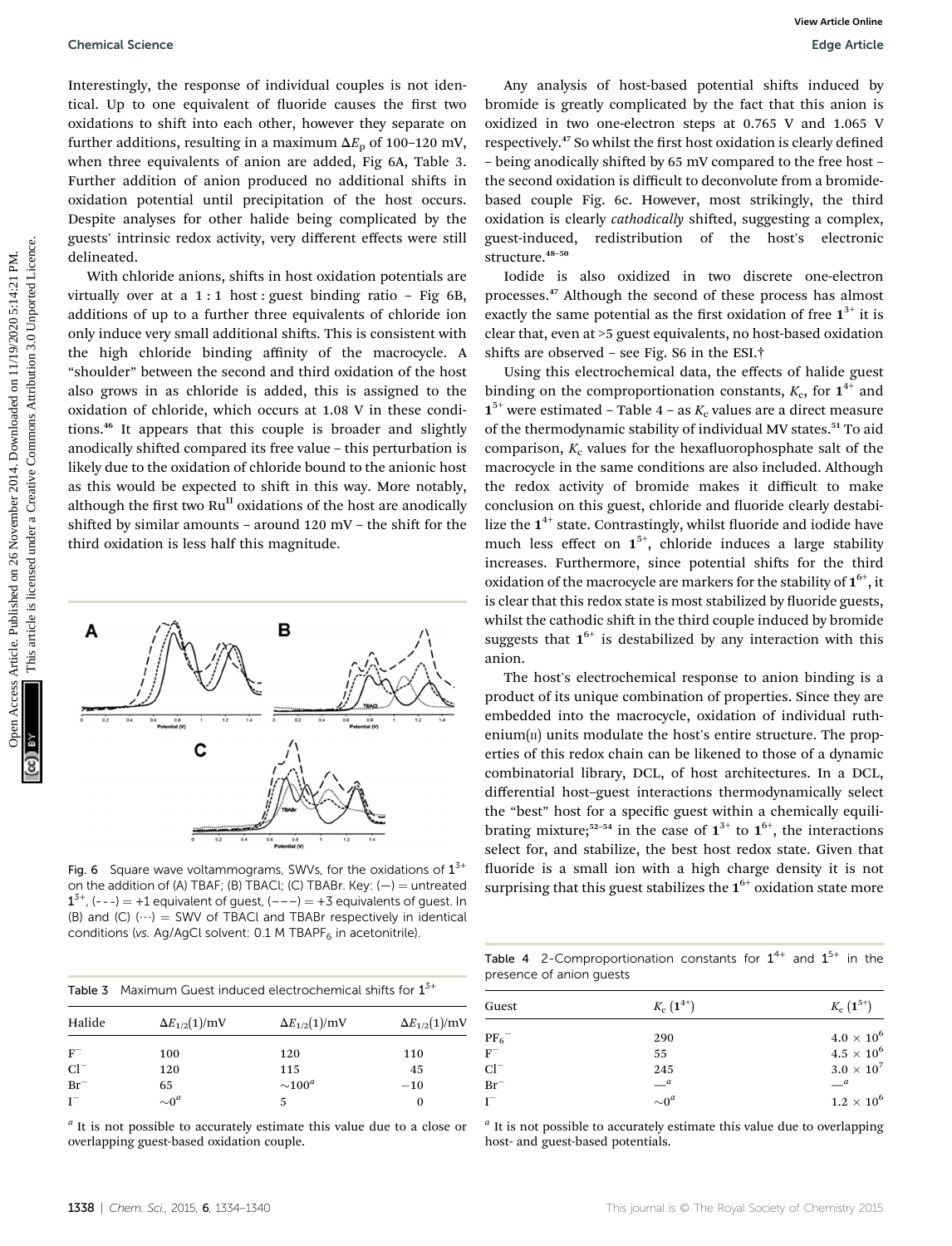

Fig. 7 Low energy optical changes on addition of one equivalent of fluoride ion to electrochemically generated  $1^{4+}$  after equilibration with one equivalent of fluoride quest. Solvent:  $0.1$  M TBAPF $_6$  in acetonitrile at 273 K.

than the other halide ions. However, analysis of the data also clearly indicates that chloride and bromide ions select for  $1^{5+}$ presumably as this is the best match of size and charge density between the host and guest. Finally the electrochemical interaction with iodide is weak as the size and charge density of this guest is mismatched to the host's well-defined binding site.

This distinctive combination of multiple oxidation states and host–guest chemistry means that  $1^{3+}$  functions as a novel ion-triggered device. Through spectroelectrochemistry using a OTTLE cell,  $\boldsymbol{1}^{3+}$  was first oxidized into its  $\text{Ru}^{\text{II}}_{\text{2}}\text{Ru}^{\text{III}}$  MV state  $(1^{4+})$  by holding it at a potential just under that required for oxidation into the  $Ru^{II}Ru^{III}$ <sub>2</sub> MV state (0.980 V), generating the previously reported<sup>34,35</sup> characteristic absorption spectrum with structured intervalance charge transfer (IVCT) bands in the NIR – Fig. 7.

After the addition of one equivalent of  $F^-$ , chosen as it is not itself redox active, the solution was left for 30 minutes at the same potential. This allowed time for the anion guest to diffuse from the top of the cell to the electrode and for a new equilibrium between the electrode and oxidized product to be established. Strikingly, after this period, the IVCT bands displayed bathochromic shifting and increases in intensity; with the thiacrown(S)  $\rightarrow$  Ru<sup>III</sup> ligand-to-metal charge-transfer centered at  $\sim$ 800 nm also growing in intensity. A comparison with previously reported data, generated in the absence of a guest but at a more positive potential, confirms that this finally generated spectrum is that of  $1^{5+}$ . These observations confirm an anion-triggered change of MV state without any change in potential. Although this effect means that the host could function as a optical sensor for anions, its response can also be viewed as the operation of a Boolean logic AND gate<sup>55,56</sup> where the two inputs are a potential difference and fluoride anion, while the output is the large NIR optical change induced by increased electronic delocalization.

## **Conclusions**

 $1^{3+}$  displays selective binding to specific halide anions, which induce characteristic shifts in the host's  $Ru<sup>H</sup>$ -based oxidation

potentials. This facilitates a new phenomenon: ion-triggered change in redox states. This combination of self-assembly, host–guest chemistry, and redox activity provides the potential for the creation of a range of new molecular-scale devices. Since this host is kinetically robust, guest binding in a variety of solvents can be envisaged; its properties in water will be of particular interest; the magnitude of host–guest interactions are usually highly solvent sensitive. Therefore, contrary to conventional Class III systems, it may be possible to tune electronic delocalisation through solvent mixing. The host–guest chemistry of related structures are also currently underway and these studies will form the basis of future reports; in particular the possibility of reversible switching through decomplexation is being investigated.

## Acknowledgements

A.Z. is grateful to the Libyan government financial support through a PhD studentship. P. J. C. acknowledges project "New Strategies Applied to Neuropathological Disorders" (CENTRO-07-ST24-FEDER-002034), co-financed by QREN, Mais Centro -Programa Operacional Regional do Centro and Fundo Europeu de Desenvolvimento Regional (FEDER).

## Notes and references

- 1 P. Chen and T. J. Meyer, Chem. Rev., 1998, 98, 1439–1478.
- 2 K. D. Demadis, C. M. Hartshorn and T. J. Meyer, Chem. Rev., 2001, 101, 2655–2686.
- 3 J. H. Alstrum-Acevedo, M. K. Brennaman and T. J. Meyer, Inorg. Chem., 2005, 44, 6802–6827.
- 4 A. Harriman and J. P. Sauvage, Chem. Soc. Rev., 1996, 25, 41– 48.
- 5 K. E. Erkkila, D. T. Odom and J. K. Barton, Chem. Rev., 1999, 99, 2777–2796.
- 6 A. C. Komor and J. K. Barton, Chem. Commun., 2013, 49, 3617–3630.
- 7 C. Metcalfe and J. A. Thomas, Chem. Soc. Rev., 2003, 32, 215– 224.
- 8 M. R. Gill and J. A. Thomas, Chem. Soc. Rev., 2012, 41, 3179– 3192.
- 9 C. Creutz and H. Taube, J. Am. Chem. Soc., 1969, 91, 3988– 3989.
- 10 B. S. Brunschwig, C. Creutz and N. Sutin, Chem. Soc. Rev., 2002, 31, 168–184.
- 11 D. M. D'Alessandro and F. R. Keene, Chem. Soc. Rev., 2006, 35, 424–440.
- 12 D. M. D'Alessandr and F. R. Keene, Chem. Rev., 2006, 106, 2270–2298.
- 13 M. D. Ward, Chem. Soc. Rev., 1995, 24, 121–134.
- 14 P. Belser, S. Bernhard, C. Blum, A. Beyeler, L. De Cola and V. Balzani, Coord. Chem. Rev., 1999, 190, 155–169.
- 15 O. S. Wenger, Chem. Soc. Rev., 2012, 41, 3772–3779.
- 16 M. D. Todd, Y. Dong and J. T. Hupp, Inorg. Chem., 1991, 30, 4685–4687.